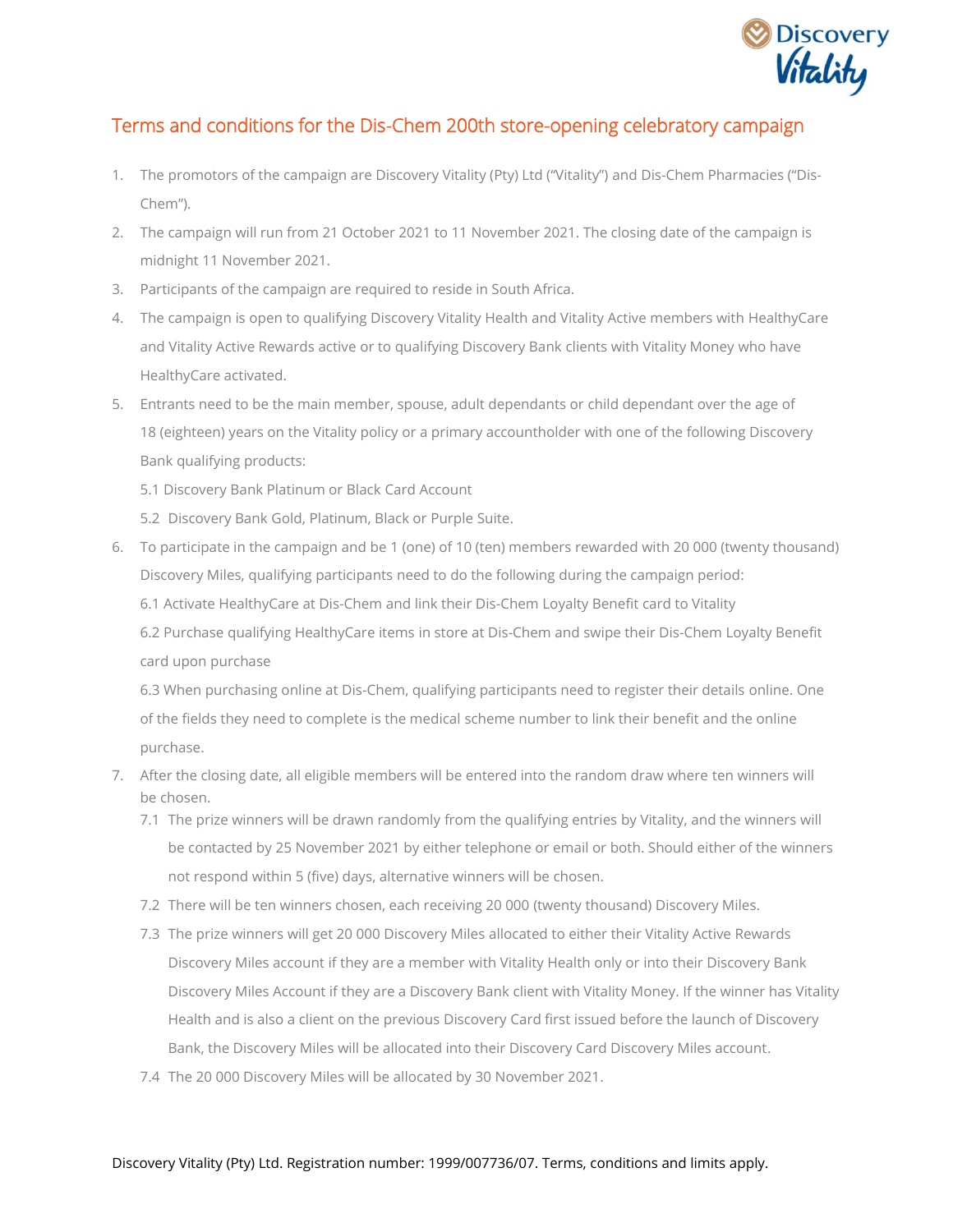

- 8. Data pulled for the purposes of the campaign and awarding of Discovery Miles will be based on the confirmation of successful purchase of HealthyCare items from Dis-Chem within the specified competition dates by the main member, spouse, adult dependants or child dependant over the age of 18 (eighteen) years on the Vitality policy or of the primary accountholder with a qualifying Discovery Bank product.
- 9. The participants may be required to appear and be identified on the Vitality social media pages at no fee to them. The awarded participants can decline the option of appearing or being mentioned on the Vitality social media pages and will not forfeit the Discovery Miles should they elect to do so.
- 10. Discovery Miles for members with Vitality Health only will be allocated to the member's Vitality Active Rewards Discovery Miles account and Discovery Bank clients with Vitality Money will receive their allocation in their Discovery Miles account through Discovery Bank. Vitality Health members without Vitality Money cannot exchange Discovery Miles for cash or transfer them to anyone else.
- 11. Any violation or attempt to violate any of the rules will result in immediate disqualification of the transgressor.
- 12. We reserve the right to revise, alter or terminate the campaign with immediate effect. In such event, all entrants hereby waive any rights which they may have against Vitality and acknowledge that they will have no recourse or claim of any nature against Vitality or any entity of the Discovery Group of companies.
- 13. If required as a result of legislation or other legal reasons, the promoters reserve the right to terminate this campaign immediately. In the event of such termination, all participants agree to waive any rights that they may have in terms of this offer and acknowledge that they will have no recourse against the promoters or their agents.
- 14. Any personal data relating to the participants will be used in accordance with the Protection of Personal Information Act 04 of 2013 ("POPI") or comparable legislation or process of materially similar levels of protection.
	- 14.1 In terms of POPI, participants have the right to object in the prescribed manner to the processing of their personal data for purposes of this competition. Participants who wish to object to the processing of their personal data for purposes of this competition may email their Vitality membership/ bank account number and the date range of the competition to [KVHRCompetition@discovery.co.za](mailto:KVHRCompetition@discovery.co.za) during the competition period.
- 15. The promoters do not take any responsibility and shall not be held liable for any loss, injury or damage of any nature caused as a result of the participants who use the above-mentioned prize.
- 16. Employees of Vitality and Discovery Group are not eligible to enter this competition; this includes individuals who are directors, partners, employees, agents of, or consultants to the Promoters or any of the Discovery Group of companies or any other similarly connected individual.
- 17. Any error or omission that may occur on any material issued by Discovery relating to the competition or prize is subject to correction by Discovery without liability.